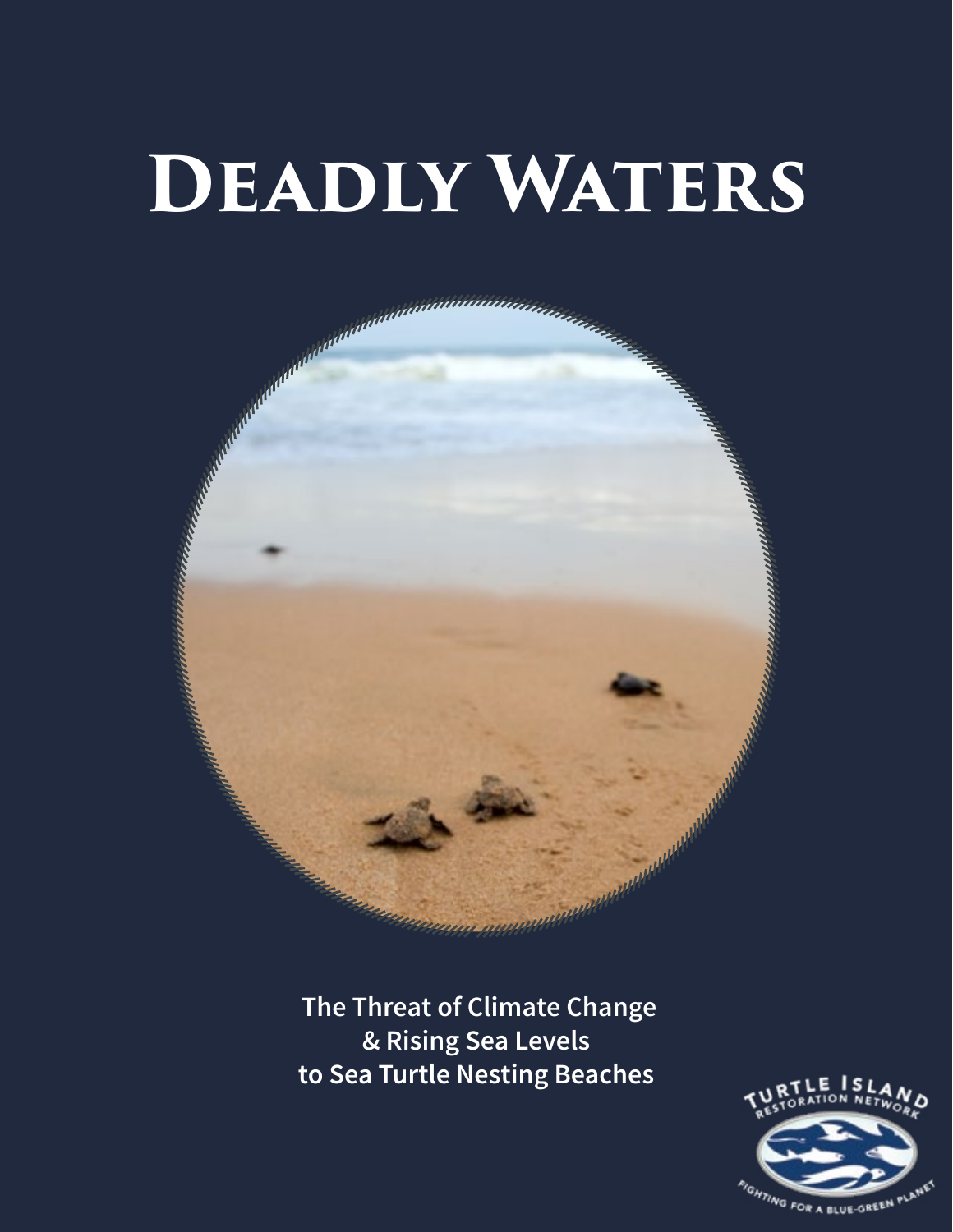Turtle Island Restoration Network is a leading advocate for the world's oceans and marine wildlife.

Our work is based on science, fueled by people who care, and effective at catalyzing long-lasting positive change that protects the likes of green sea turtles, whale sharks, and coho salmon.

By working with people and communities, we preserve and restore critical habitats like the redwood forested creek banks of California to the full-of-marine-life waters of the Galapagos Islands.

We accomplish our mission through grassroots empowerment, consumer action, strategic litigation, hands-on restoration, environmental education, and by promoting sustainable local, national, and international marine policies.

#### [SeaTurtles.Org](http://www.seaturtles.org)

Report by Peter Fugazzotto. Design by Joanna Nasar. Edited by Todd Steiner. Thank you to our reviewers: Ruth Breech, David Godfrey, Dave Raney, and Cassandra Burdyshaw. © August 2016



Cover photo, contents photo: Shutterstock.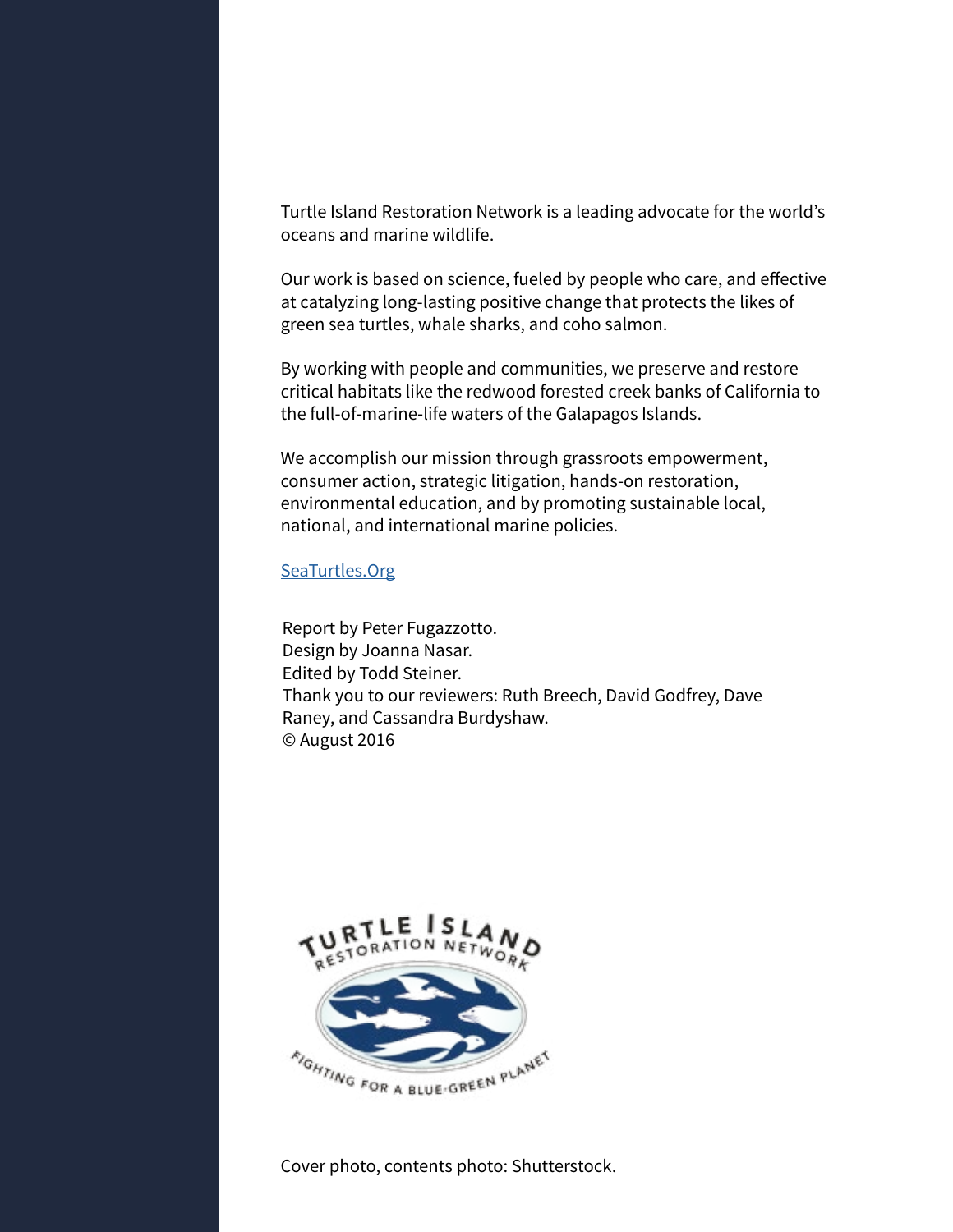# **Contents**

| <b>Executive Summary</b>                                        |         |
|-----------------------------------------------------------------|---------|
| The Endangered Status of Sea Turtles                            |         |
| <b>Climate Change and Sea Turtles</b>                           | $3 - 4$ |
| Major Nesting Beaches at Known Risk from Rising Sea Levels      | 5       |
| Green Sea Turtles at French Frigate Shoals, Hawaii              | 6       |
| Kemp's Ridley at Padre Island, Texas                            | $7 - 8$ |
| Major Nesting Beaches at Potential Risk from Rising Sea Levels  | 8       |
| Olive Ridley Sea Turtle Beaches in Mexico, Costa Rica and India | 9       |
| Hawksbill Sea Turtles in the Caribbean                          | 10      |
| Eastern Pacific Leatherback Sea Turtles in Costa Rica           | 11      |
| Loggerhead Sea Turtles in Florida                               | 12      |
| <b>Flatback Sea Turtles of Australia</b>                        | 13      |
| Recommendations                                                 | 14-17   |
| Endnotes                                                        | 18      |
|                                                                 |         |

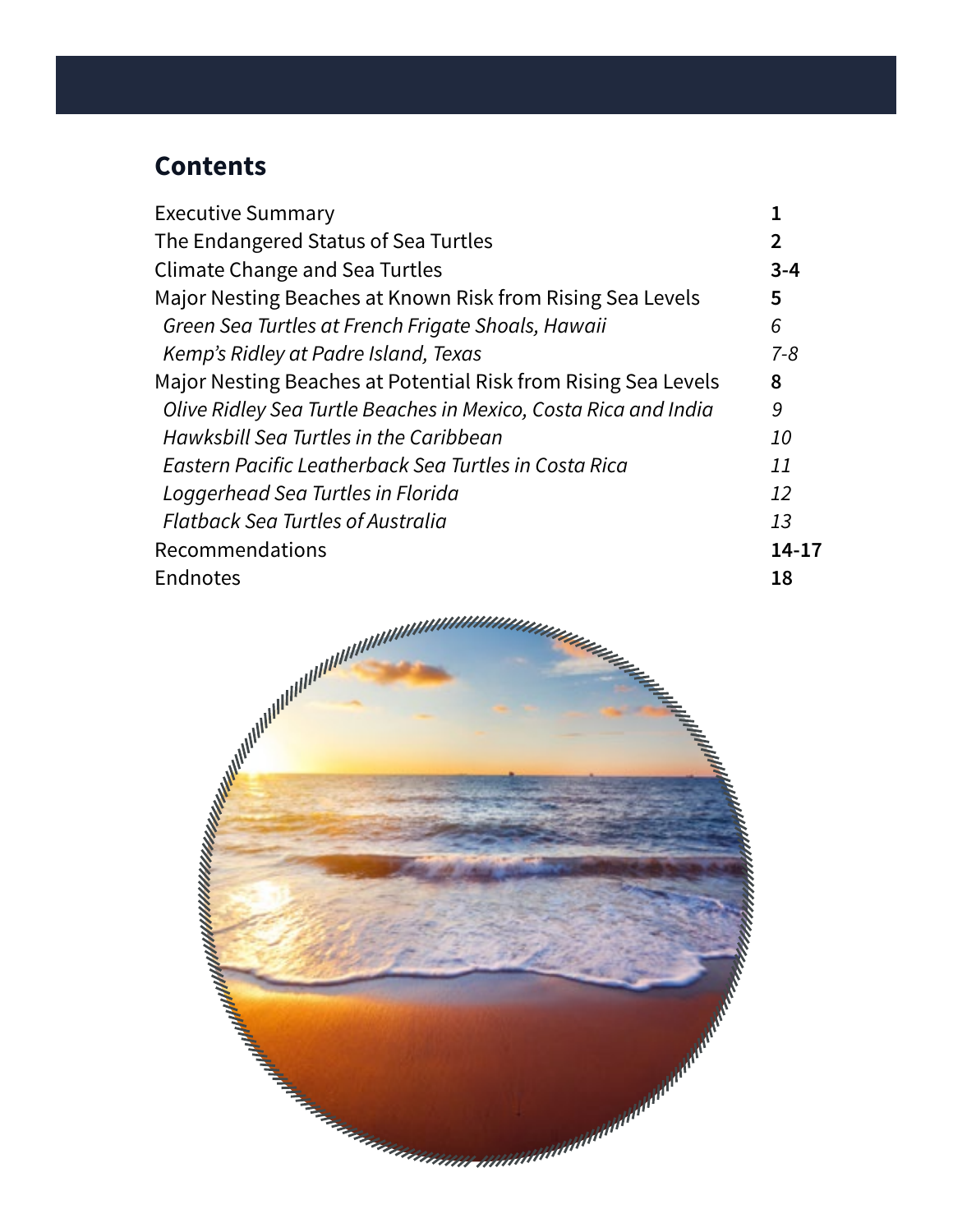### **Executive Summary**

Sea turtles, inhabiting the world's oceans for 150 million years, have survived natural climate change events including the last Ice Age. But the current pace of climate change will be faster than anything experienced in the last 10,000 years, and therefore is an unprecedented threat to sea turtles whose populations are already vulnerable from human activities.

TARI ALAM ANG PANGANGAN ANG PANGANGAN ANG PANGANGAN ANG PANGANGAN ANG PANGANGAN ANG PANGANGAN ANG PANGANGAN AN

While climate change may not have led to the current decline of sea turtles, climate change impacts are now being seen, and it is a serious problem that must be addressed to help protect these ancient ocean dwellers from disappearing forever. Sea turtle populations are already vulnerable and the additional impacts from climate change will further hamper the recovery of sea turtle populations to healthy levels.

#### **Climate change will impact sea turtles in the following ways:**

- Loss of nesting beaches and coastal habitat through rising sea levels, an increase in storm surges, eroding shorelines, and coastal barrier projects;
- Increased female gender bias in hatchlings;
- Reduced hatching success from high temperatures and increased storm events
- Decreased or shifting food supply; and
- Changing ocean currents impacting migration.

One impact of sea level rise is the loss or diminishment of beaches, including those on which sea turtles nest.

In this report, we examine the impacts of sea level rise on major sea turtle nesting beaches for the seven species of sea turtles. From existing data and sea level rise projections, we have identified two major US nesting beach areas that are at risk from climate change: French Frigate Shoals in Hawaii and Padre Island National Seashore in Texas.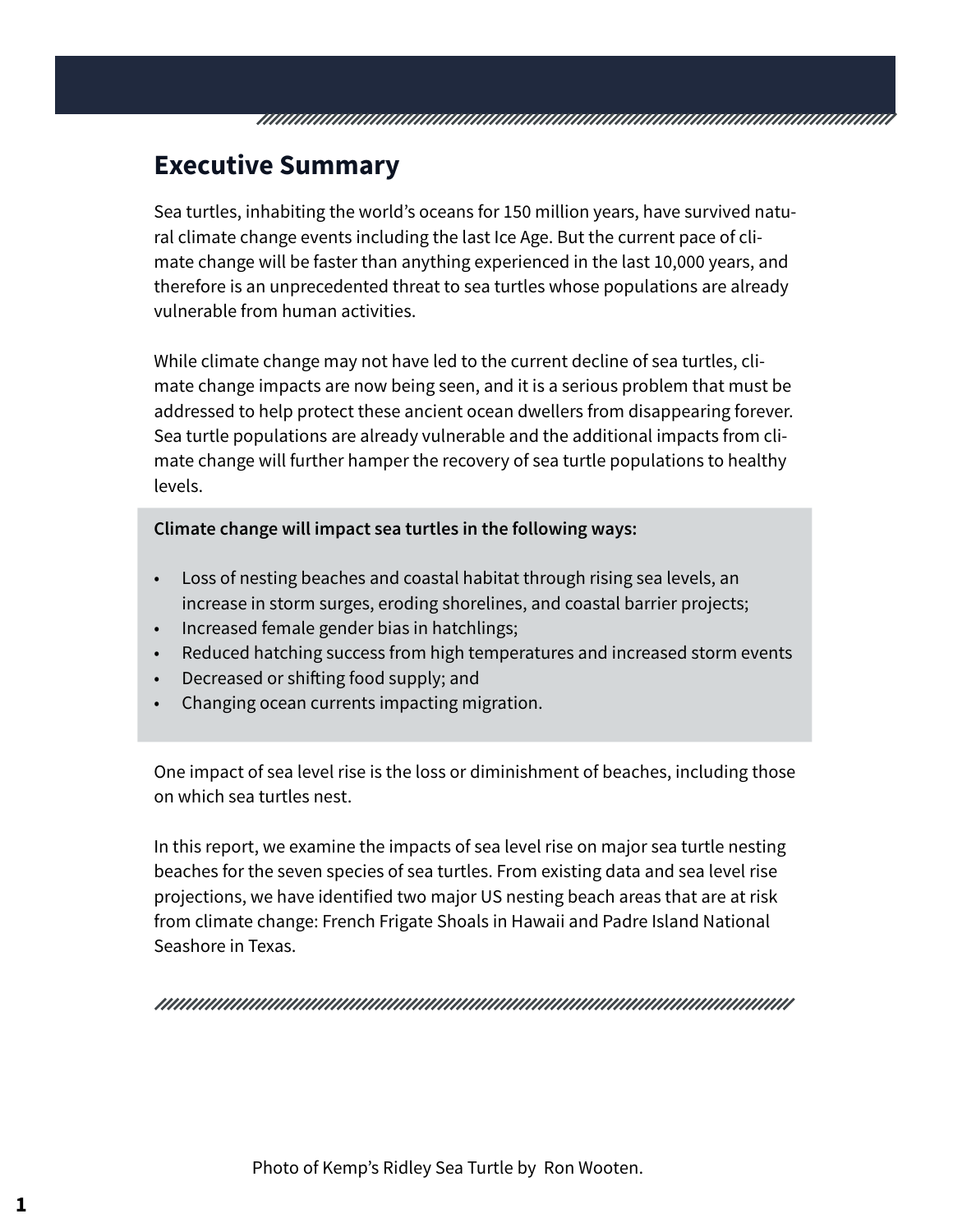## **The Endangered Status of Sea Turtles**

Sea turtles have swum the world's oceans for more than 150 million years, since before the time of dinosaurs. But now their populations are declining as a result of human activities.

All seven species of sea turtles have been declared endangered, threatened or vulnerable by the US Endangered Species Act, national agencies, or international conservation bodies. For example, the nesting population of Pacific leatherback sea turtles has declined by 95 percent in the last two decades. In 1947, 40,000 Kemp's ridley sea turtles nested at a single beach in Mexico on a single day. Today, the nesting females for this species number only a few thousand.

#### **The threats to sea turtles are numerous including:**

- Death by fishing gear in coastal waters and on the high seas;
- Degradation and loss of nesting beaches due to commercial development;
- Pollution including oil spills and plastic trash;
- Ship strikes;
- Commercial exploitation of adult turtles for their shells, skin, and meat;
- Uncontrolled harvesting of eggs at nesting beaches; and
- The impacts of climate change.

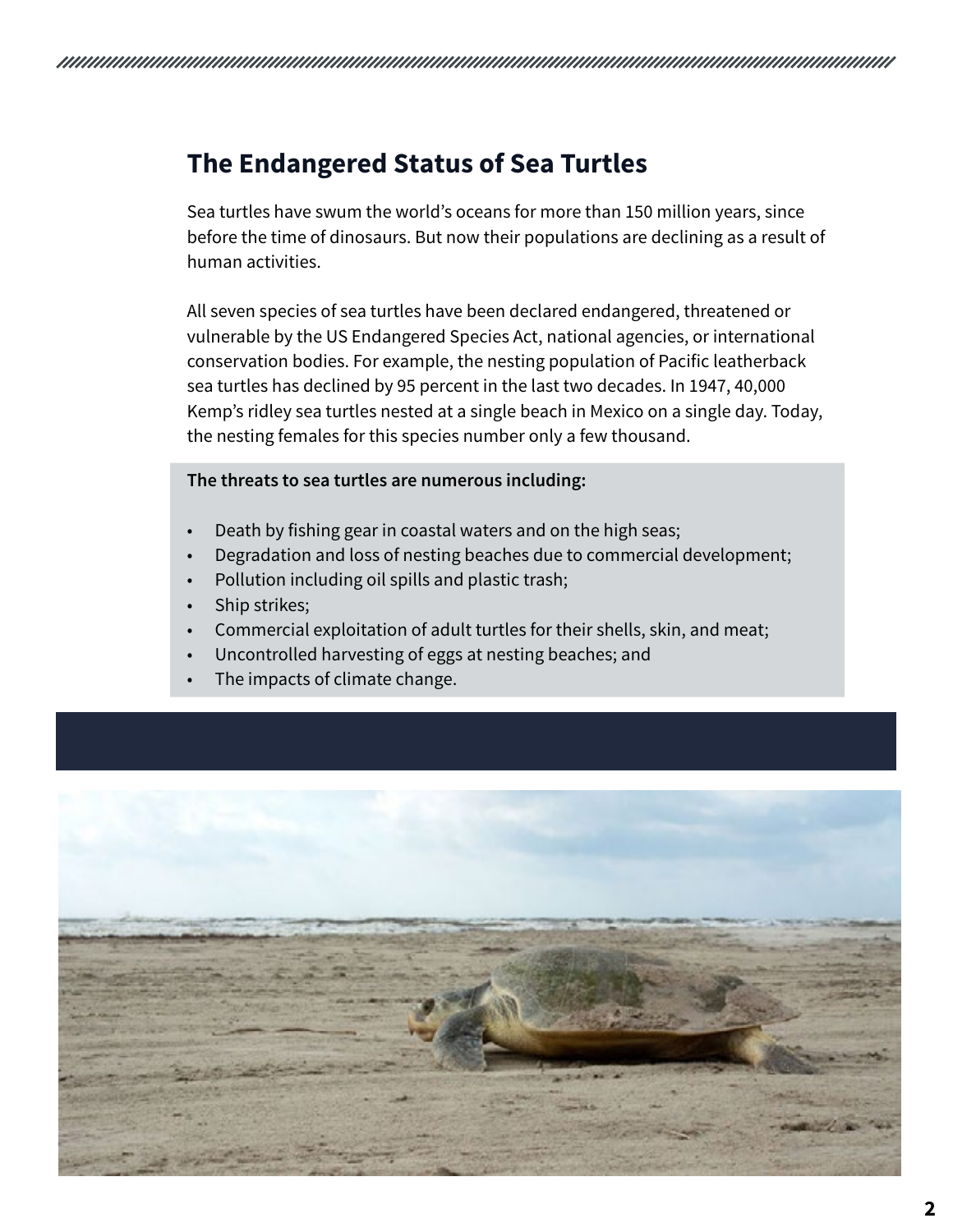# **Climate Change & Sea Turtles**

Sea turtles, inhabiting the world's oceans for 150 million years, have survived natural climate change events including the last Ice Age. But the current pace of climate change will be faster than anything experienced in the last 10,000 years, and therefore is an unprecedented threat to sea turtles whose populations are already vulnerable from human activities.

Over the past century, the average temperature of the Earth has risen by 1.5°F. During the next one hundred years, scientists are projecting another 0.5 to 8.6°F rise in the temperature. $1$ 

The cause of this temperature change is human activities that have released large amounts of carbon dioxide and other greenhouse gases (such as methane, nitrous oxide, and fluorinated gases) into the atmosphere.<sup>2</sup> The majority of greenhouse gases comes from burning fossil fuels to produce energy.

**Results of this global warming include:** 

- Rising ocean temperatures,
- A more acidic ocean,
- Melting ice caps, and
- Rising sea levels.



Photo of Iceberg near north-eastern coast of Baffin Island by Ansgar Walk. Wikicommons.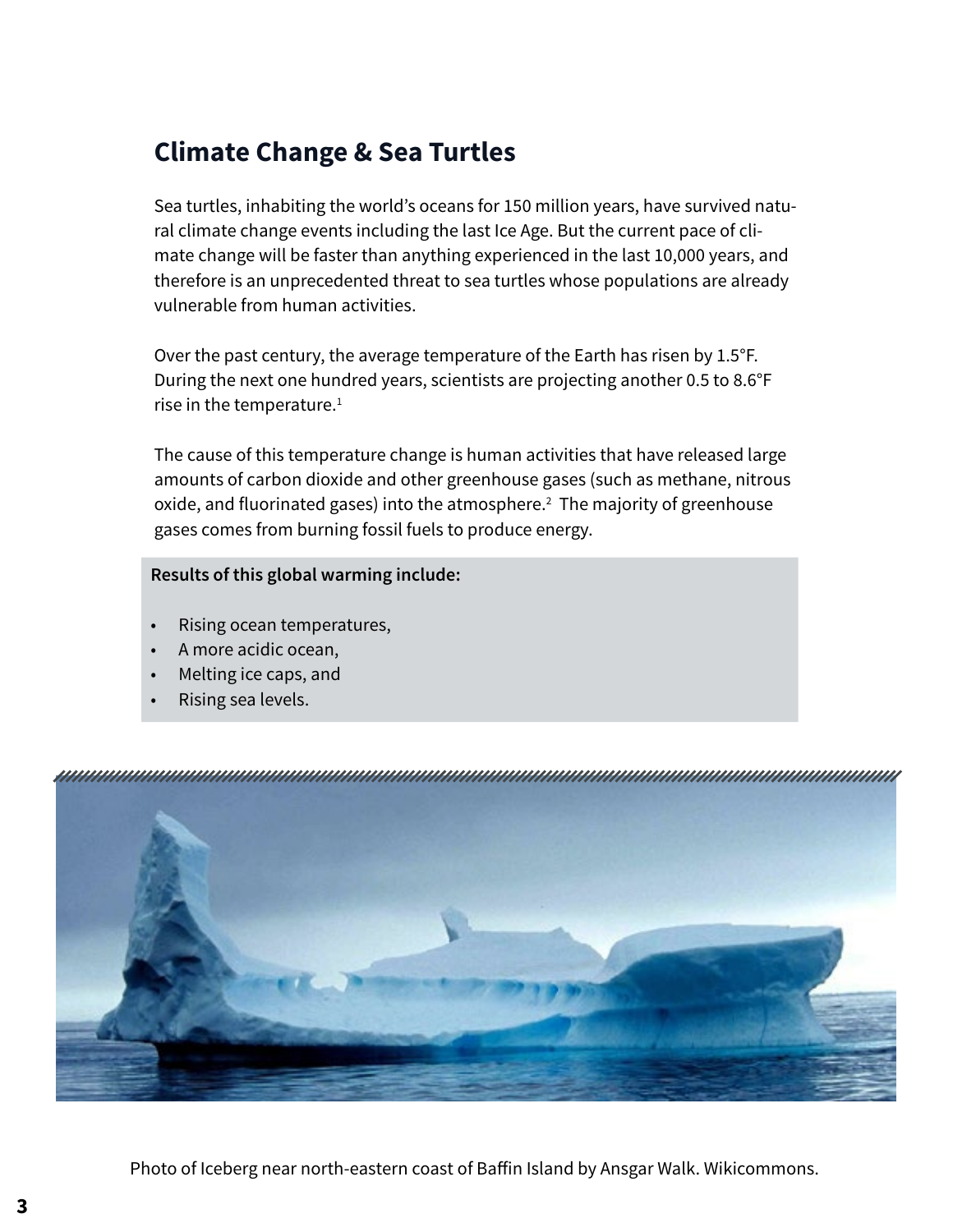

20-30 percent of plant and animal species are likely to be at increased risk of extinction due to climate change.<sup>3</sup> The species at increased risk include sea turtles.

While climate change may not have led to the current decline of sea turtles, climate change impacts are now being seen, and it is a serious problem that must be addressed to help protect these ancient ocean dwellers from disappearing forever. Sea turtle populations are already vulnerable and the additional impacts from climate change will further hamper the recovery of sea turtle populations to healthy levels.

### **Climate change will impact sea turtles in the following ways:**

- Loss of nesting beaches and coastal habitat through rising sea levels, an increase in storm surges, eroding shorelines, and coastal barrier projects;
- Increased female gender bias in hatchlings;
- Reduced hatching success from high temperatures and increased storm events
- Decreased or shifting food supply; and
- Changing ocean currents impacting migration.

Photo of loggerhead hatchling by Shutterstock.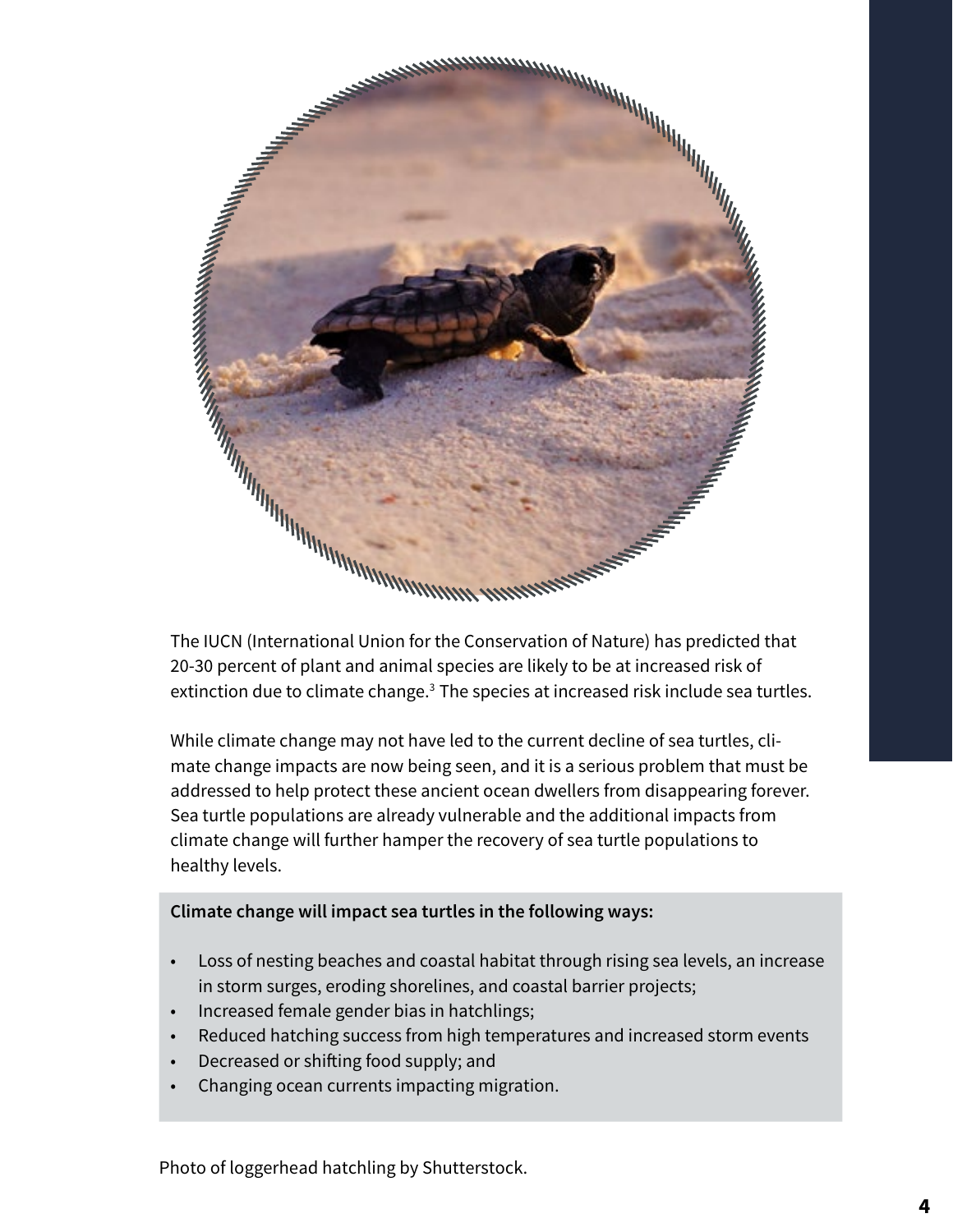## **Major Nesting Beaches at Known Risk from Rising Sea Levels**

Sea turtles are known to return to their birthplace to lay eggs, breed and nest. Decades after hatching from eggs, most female turtles will return to the beaches where they were born.

Unfortunately this fidelity to natal nesting beaches can pose a threat to sea turtles, especially when nesting beaches begin to disappear as a result of sea level rises and other climatic impacts.

Higher temperatures and the melting of land-based ice warm sea water. When sea water warms, it expands, leading to sea level rises. By 2100, sea levels are projected to rise one to four feet. Recent research suggests that this sea level rise is on the low side and may be as high as 20 feet.4 In comparison, since 1880, the global sea level has risen by merely 9 inches.<sup>5</sup>

One impact of sea level rise is the loss or diminishment of beaches, including those on which sea turtles nest.

Unfortunately, limited data has been gathered to determine the extent to which rising sea levels will threaten specific sea turtle nesting beaches. The lack of data is especially apparent outside of the United States.

From existing data and sea level rise projections, we have identified two major US nesting beach areas that are at risk from climate change: French Frigate Shoals in Hawaii and Padre Island National Seashore in Texas.

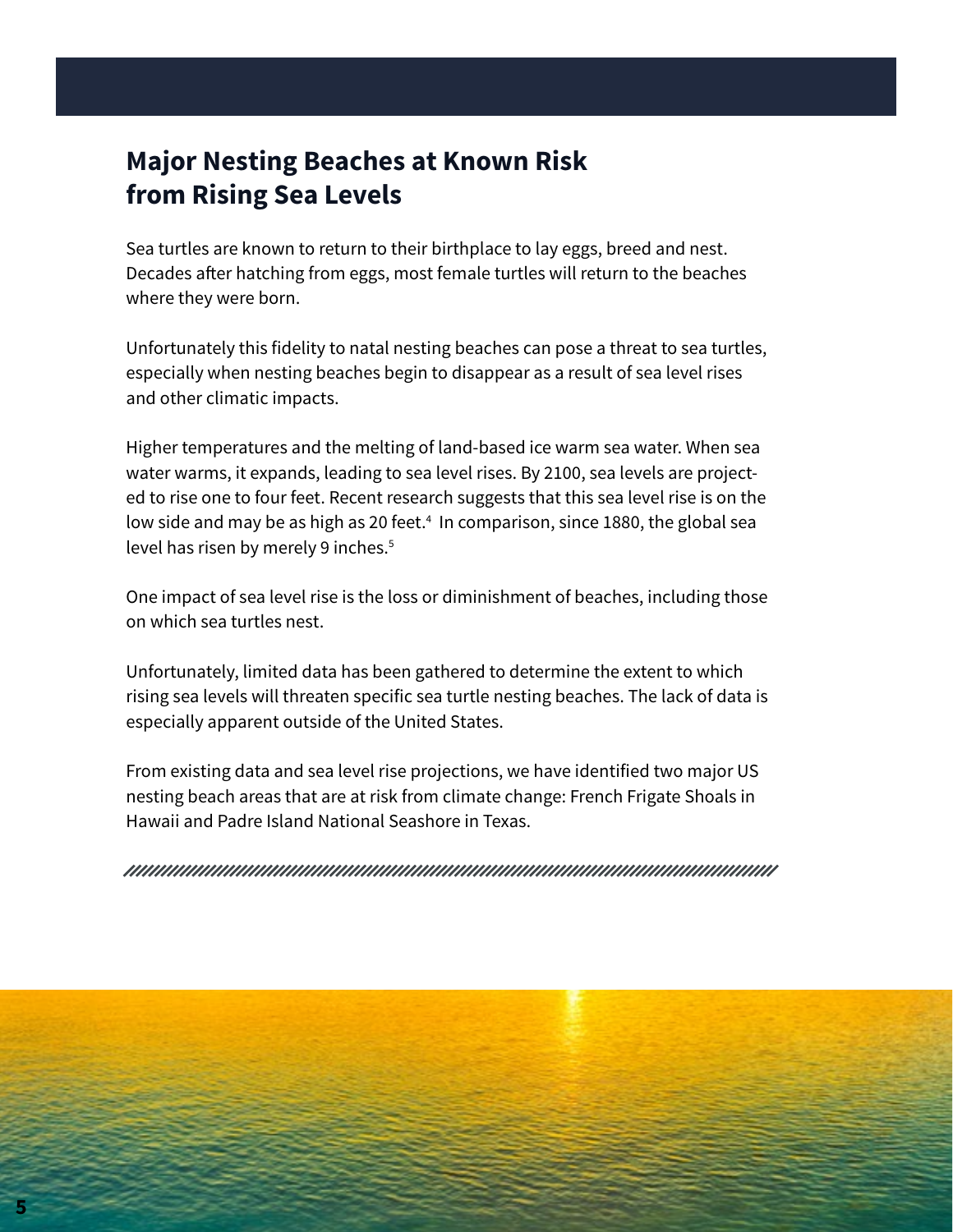### **Green Sea Turtles at French Frigate Shoals, Hawaii**

#### **The most important nesting site for the Hawaiian green sea turtle subpopulation**

Climate change will have a potentially devastating impact on the subpopulation of green sea turtles (Chelonia mydas) that nest in Hawaii. In addition to temperature changes that may impact gender development, scientists have predicted rising sea levels and more intense storm surges will threaten the beaches where Hawaiian green sea turtles nests.

Currently, 90 percent of the Hawaiian green sea turtles (locally known as honu) nest on the beaches of French Frigate Shoals, part of an atoll located in the Northwestern Hawaiian Islands. Fifty percent of those green turtles nest at East Island.

*"...scientists are projecting 20 to 60 cm (8 to 24 inches) of sea level rise by the end of this century due to rising global average temperatures. Many of the Northwestern Hawaiian islands have low, flat coastal plains... They are already vulnerable to storm surges, and they could be totally inundated as sea level rises. In particular, French Frigate Shoals and Pearl and Hermes Atoll are currently less than 2 meters (6 feet) above sea level.*<br>*Hermes Atoll are currently less than 2 meters (6 feet) above sea level. Rising sea levels reduce the beach area on these islands levels reduce the beach area on these islands, and could eventually submerge them." 6*

The potential for the loss of a green sea turtle nesting site due to environmental conditions is not hypothetical. It is occurring right now. In the 1960s, Whaleskate Island was the second largest green sea turtle nesting beach for green turtles in Hawaii. By the late 1990s, it had eroded considerably and was completely submerged.

Photo of ocean & green sea turtle. Shutterstock.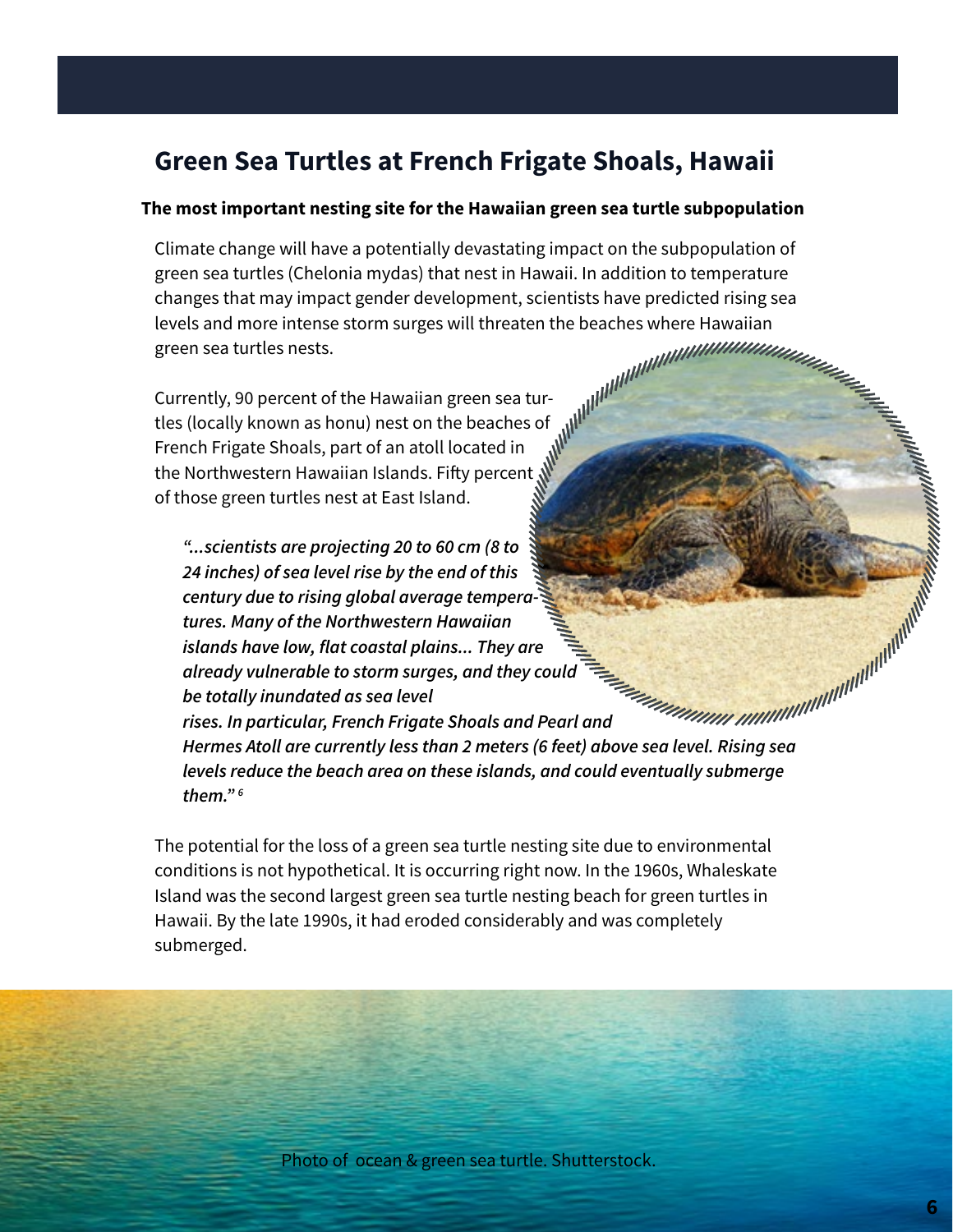# **Kemp's Ridley at Padre Island, Texas**

### **The second most important nesting site for Kemp's ridleys in the world**

The Kemp's ridley (*Lepidochelys kempii*) is the smallest sea turtle, and also one of the world's most endangered sea turtles.

With the Kemp's geographic range limited to the Gulf of Mexico and the Atlantic Ocean, the most important nesting site for the Kemp's ridley is Tamaulipas, Mexico with about 12,000 nests recorded on three beaches in 2015.<sup>7</sup> Padre Island National Seashore in Texas is the second most important nesting site for the Kemp's ridley sea turtle in the world  $8$ 

The establishment of the nesting colony at Padre Island is an environmental success story. In the late 1970s, responding to the vulnerability of the Kemp's having a single major nesting area (in Tamaulipas), Mexico and the U.S. joined efforts to save the species from extinction and recover the population. One program that was implemented focused on forming a secondary nesting colony at a protected beach at Padre Island National Seashore.<sup>9</sup> As a result of this program and other efforts to address the impacts of industrial fishing, the nesting population at Padre Island has grown from one observed nest in 1985 to a high of 209 in 2012.<sup>10</sup>

Unfortunately, Padre Island will not be immune to the impacts of climate change including sea level rises and storm surges. Modeling based on NOAA's Sea Level Rise Viewer suggests that a 6-foot sea level rise will completely inundate South Padre Island, thus eliminating critical nesting habitat for the Kemp's ridley.<sup>11</sup>

#### 



#### **Padre Island model based on no sea level rise Padre Island model based on 6-foot sea level rise**

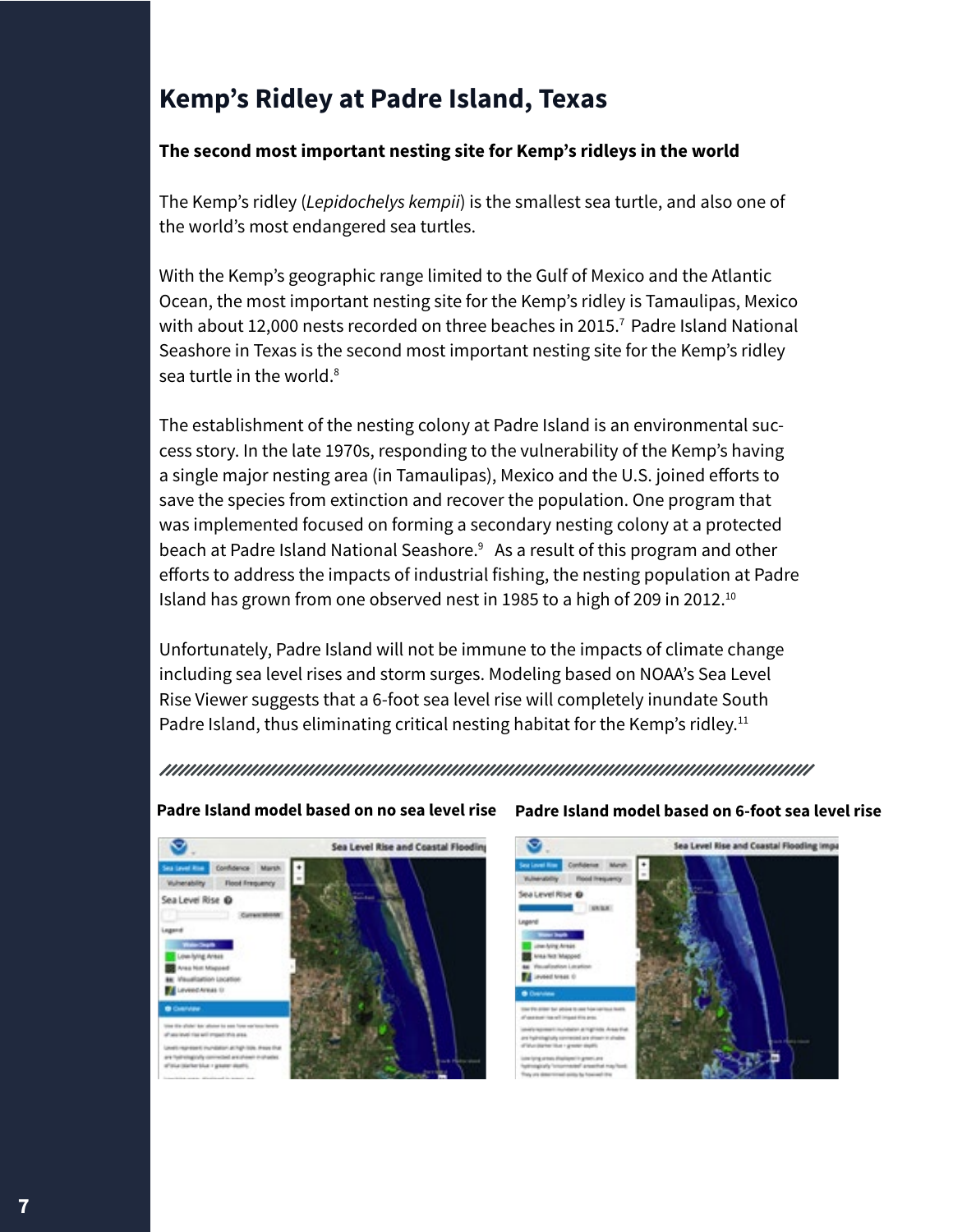Unfortunately, the NOAA modelling information is limited to US waters, and we do not have a projection of the impacts on the major nesting sites in Mexico.

"[Rancho Nuevo's] is formed by low dunes of tidal origin, isolated on the land side by shallow coastal lagoons with several narrow cuts which open during the rainy season forming estuaries or temporary sandbars. The inland sand dunes vary in height from 1 m to 4 m above sea level… The Kemp's ridley usually nests just beyond the high tide mark in front of the first dune."12

Given the modeling and suggestions above, a projected 6-foot sea level rise as a result of climate change will potentially wipe out all major historic nesting sites for the Kemp's ridley, putting that species at imminent risk of extinction.

### **Major Nesting Beaches at Potential Risk from Rising Sea Levels**

For many other major nesting beaches, most of which occur outside of the United States, we do not have enough data to predict whether projected sea level rises will threaten these sea turtle nesting colonies.

Data from nesting beaches in the Caribbean suggests sea level rises might have impacts at the major nesting beaches for sea turtles in other regions of the world. "Nesting sites for sea turtles was also explored, with the largest loss of sites in Guyana (50 percent), Belize (44 percent), Haiti (44 percent), St. Kitts and Nevis (35 percent), and The Bahamas (35 percent)."13

In the next section, we will review the major nesting beaches for the other five sea turtle species to determine potential risks from rising sea levels.

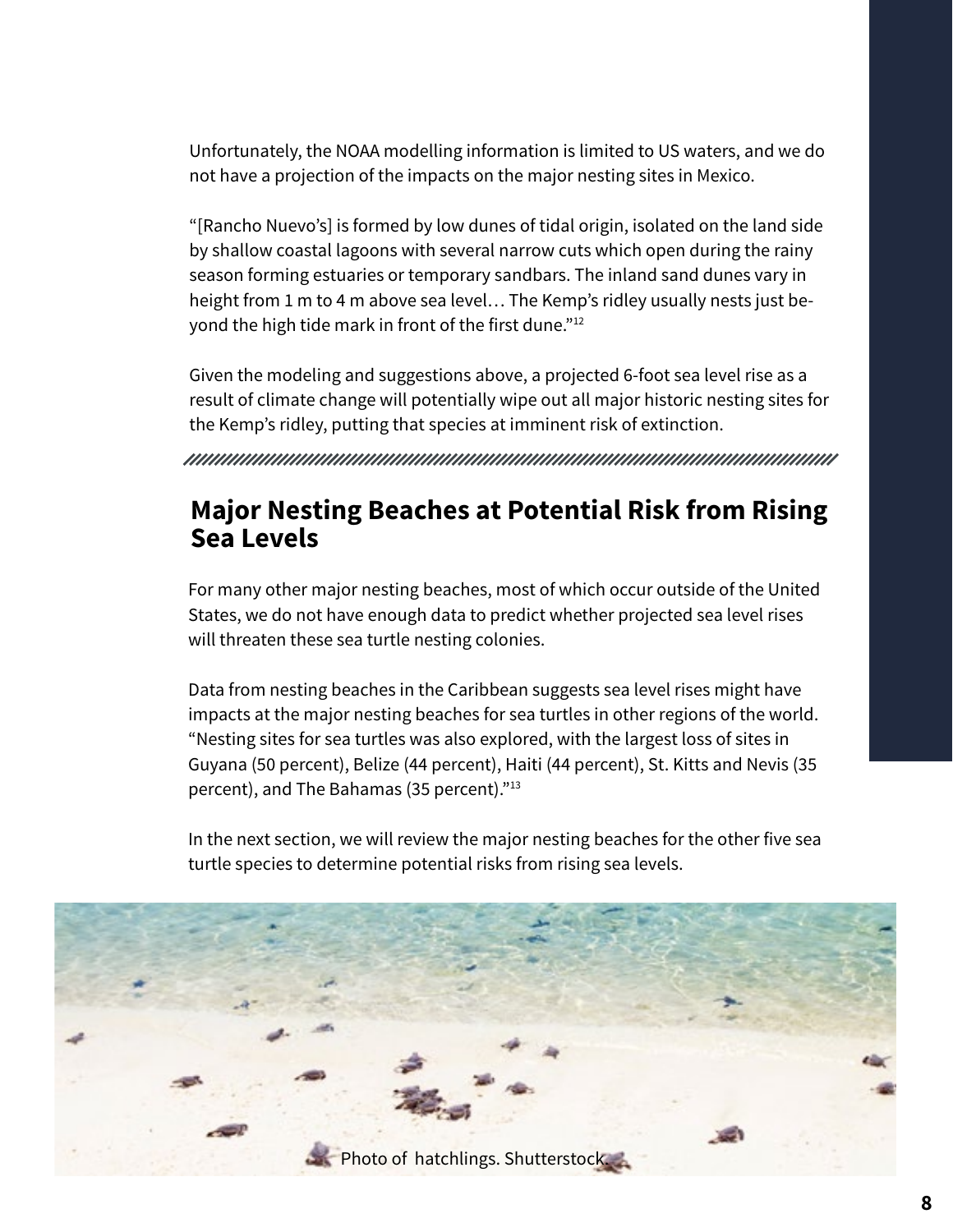# **Olive Ridley Sea Turtle Beaches in Mexico, Costa Rica & India**

The Olive Ridley sea turtle (Lepidochelys olivacea) is a sea turtle made famous by its mass nesting behavior, known as an arribada. During this occurrence, between hundreds and thousands of female olive ridley sea turtles come ashore in waves to dig nests and lay eggs. This event is one of the wonders of the natural world.

Worldwide, an estimated 800,000 female olive ridleys nest annually, making it the most abundant species.<sup>14</sup> The two major nesting colonies for the olive ridley sea turtle occur in India and Mexico.

| Country           | <b>Nesting Site</b> | <b>Estimated Annual Nesting Female</b><br><b>Subpopulation Size</b>                                                 |
|-------------------|---------------------|---------------------------------------------------------------------------------------------------------------------|
| <b>Mexico</b>     | <b>Escobillo</b>    | ~575,000                                                                                                            |
| <b>Costa Rica</b> | <b>Ostional</b>     | ~134,000                                                                                                            |
| India             | Gahirmatha          | 150,000 to 200,000                                                                                                  |
|                   |                     | <u>TERRITTI INITIO INTERNATIONALI INTERNATIONALI INDIVIDINALI INITIO IN INITIO IN INITIO IN INITIO IN INITIO IN</u> |

### **Major Olive Ridley Nesting Populations** <sup>15</sup>

Unfortunately, we have little data about projected sea level rises at these beaches.

However, research from another olive ridley nesting beach in Los Cabos, Mexico suggests that, if topography and conditions are similar, 14% of nests would be inundated with a predicted sea level rise of 0.6 meters over the next 100 years.<sup>16</sup>

Further research needs to be conducted to survey beach profiles and overlay that data with models of projected sea level rises and storm surges to identify the level of risk from climate change at these three major nesting sites.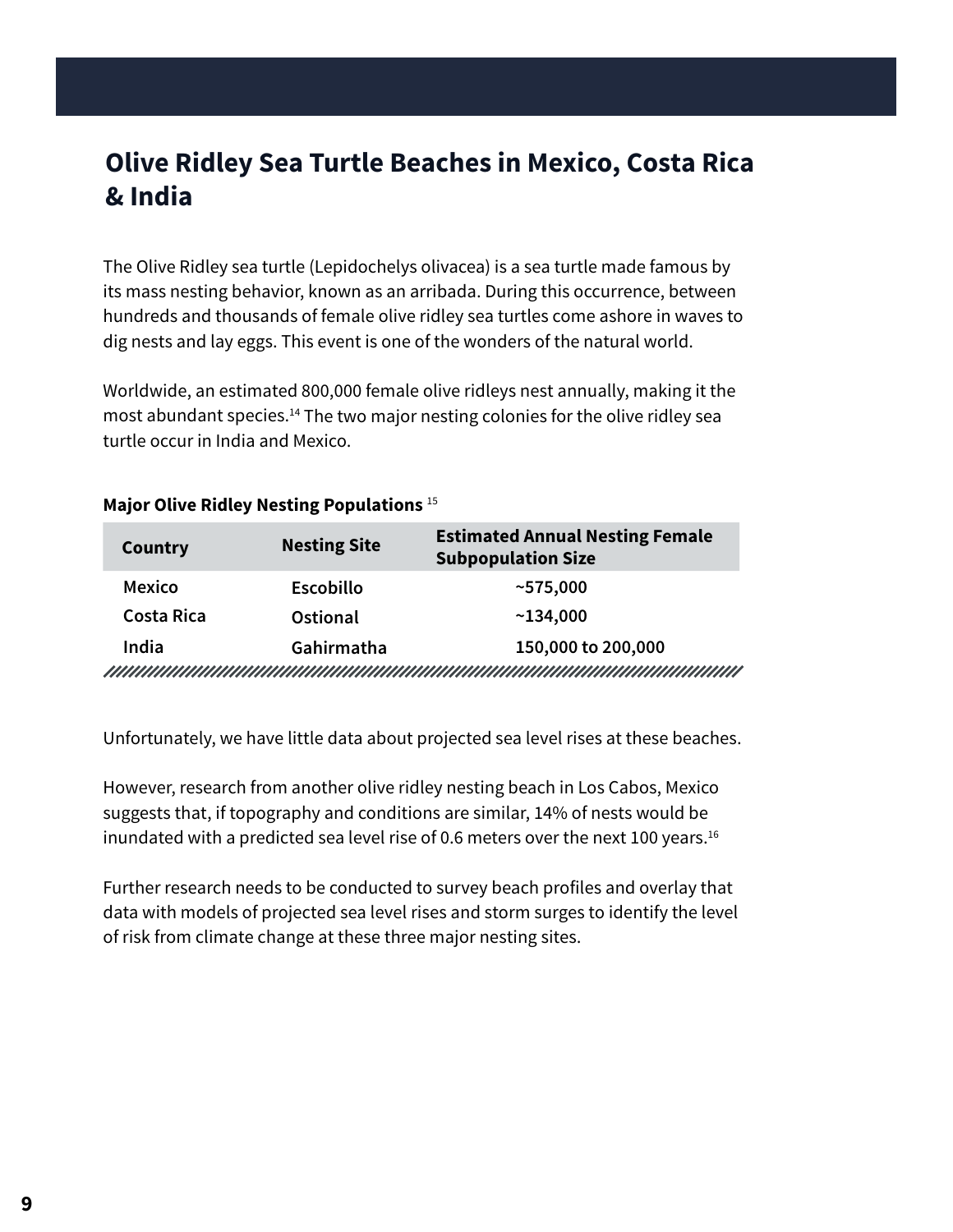### **Hawksbill Sea Turtles in the Caribbean**

The hawksbill sea turtle (*Eretmochelys imbricata*) gets its name from its hooded beak which resembles that of a hawk. According to the US Fish and Wildlife Service, more than one million hawksbill turtles have been killed for their beautiful "tortoise shell" scutes since 1970.<sup>17</sup> The shells of these endangered animals have been turned into luxury items such as combs, brushes, cigarette boxes, jewelry, and hair ornaments.



Unlike the mass nesting olive ridley sea turtles, hawksbill are solitary nesters. The largest populations of

hawksbills are found in the Caribbean, the Republic of Seychelles, Indonesia, and Australia, where the largest nesting population occurs.18

Currently, an estimated 27,000 adult hawksbills live in the Caribbean with the majority of nesting occurring in Mexico and Cuba.<sup>19</sup> In Mexico, about 2,700 hawksbills nest in Campeche, Yucatán, and Quintana Roo each year.<sup>20</sup>

While we do not have extensive research on the impacts of sea level rises specifically on the Mexican beaches, modelling has been conducted to determine potential losses for sea turtles in the broader Caribbean.21

More specific to Hawksbills, a study published in 2005 suggested that half of this species' nesting habitat on Bonaire would be lost with a sea level rise of 0.9m.<sup>22</sup>

Further research needs to be conducted to survey beach profiles and overlay that data with models of projected sea level rises and storm surges to identify the level of risk from climate change at the major global nesting areas for Hawksbills.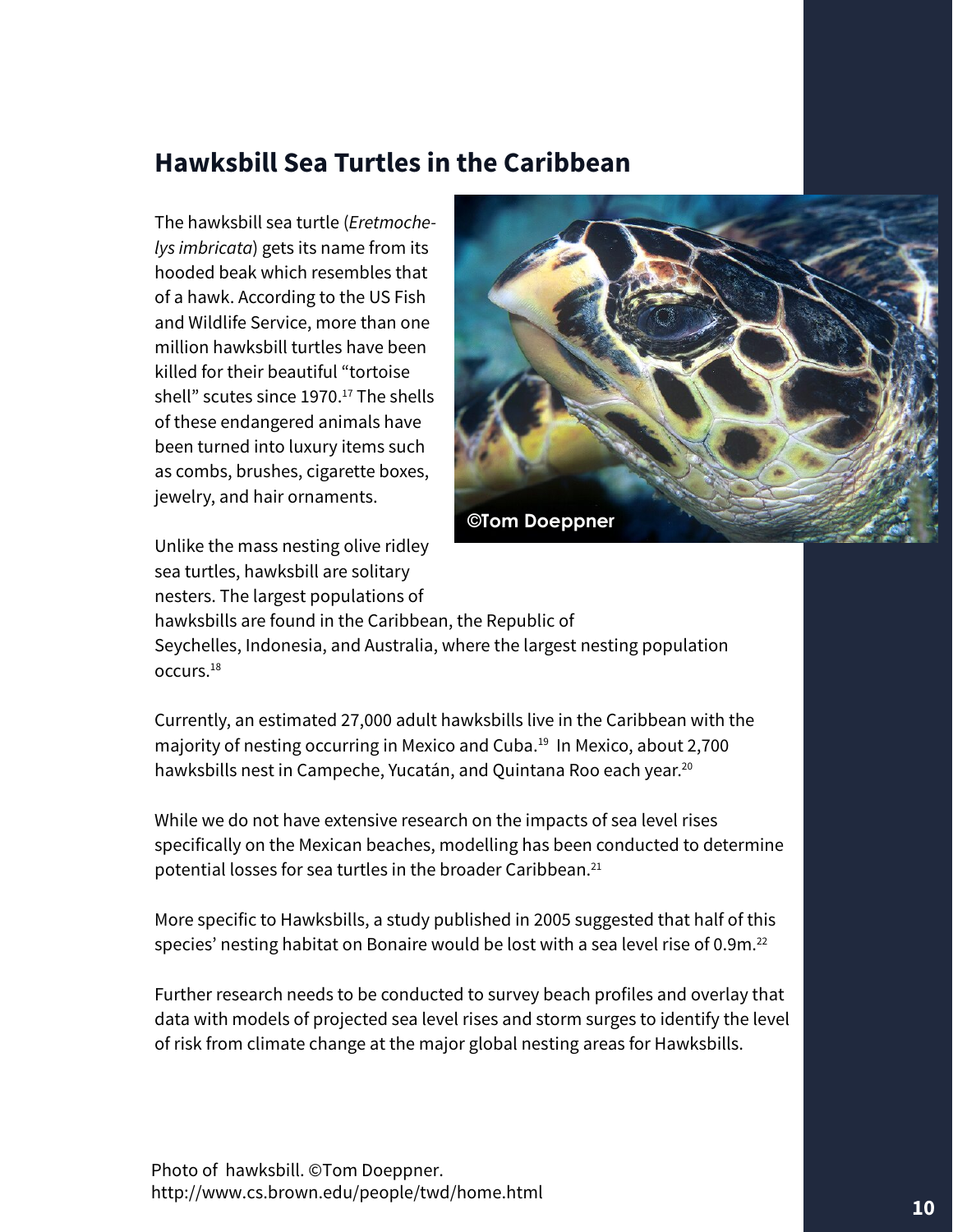# **Eastern Pacific Leatherback Sea Turtles in Costa Rica**

The leatherback sea turtle (Dermochelys coriacea) is the largest sea turtle and largest living reptile in the world, with adult males and females reaching as much as nine feet in length - head to tail - and weighing up to 2,000 pounds.

Leatherbacks are the most wide-ranging of all sea turtles due to adaptations that allow them to survive in colder water temperatures, and have been sighted from Alaska to Chile. They are the deepest diving turtle and have been recorded diving in excess of 3,900 feet.

The Pacific Leatherback sea turtle is on the verge of extinction due to adult mortality in fishing gear. This population has declined by more than 95 percent.<sup>23</sup>

While a survival strategy for the leatherbacks may be to nest further inland, following the receding beaches, coastal development already is reducing available and future nesting habitat. Therefore, there may not be any available potential habitat given the state of development. Poor planning decisions have not allowed for the creation of a reasonable wildlife buffer zone.

Research at Playa Grande, Costa Rica, one of the most important nesting sites for Eastern Pacific leatherbacks, has suggested that further development of the beach to support a growing tourist industry will degrade the attractiveness and quality of the beach for nesting leatherbacks. As sea levels rise, coastal development may not allow a retreat of nesters further inland.24

Further, anecdotal information from Papua New Guinea has also suggested a loss of available nesting beaches for leatherback populations in the Western Pacific as sea levels have risen.25



Photo of leatherback hatchlings. Shutterstock.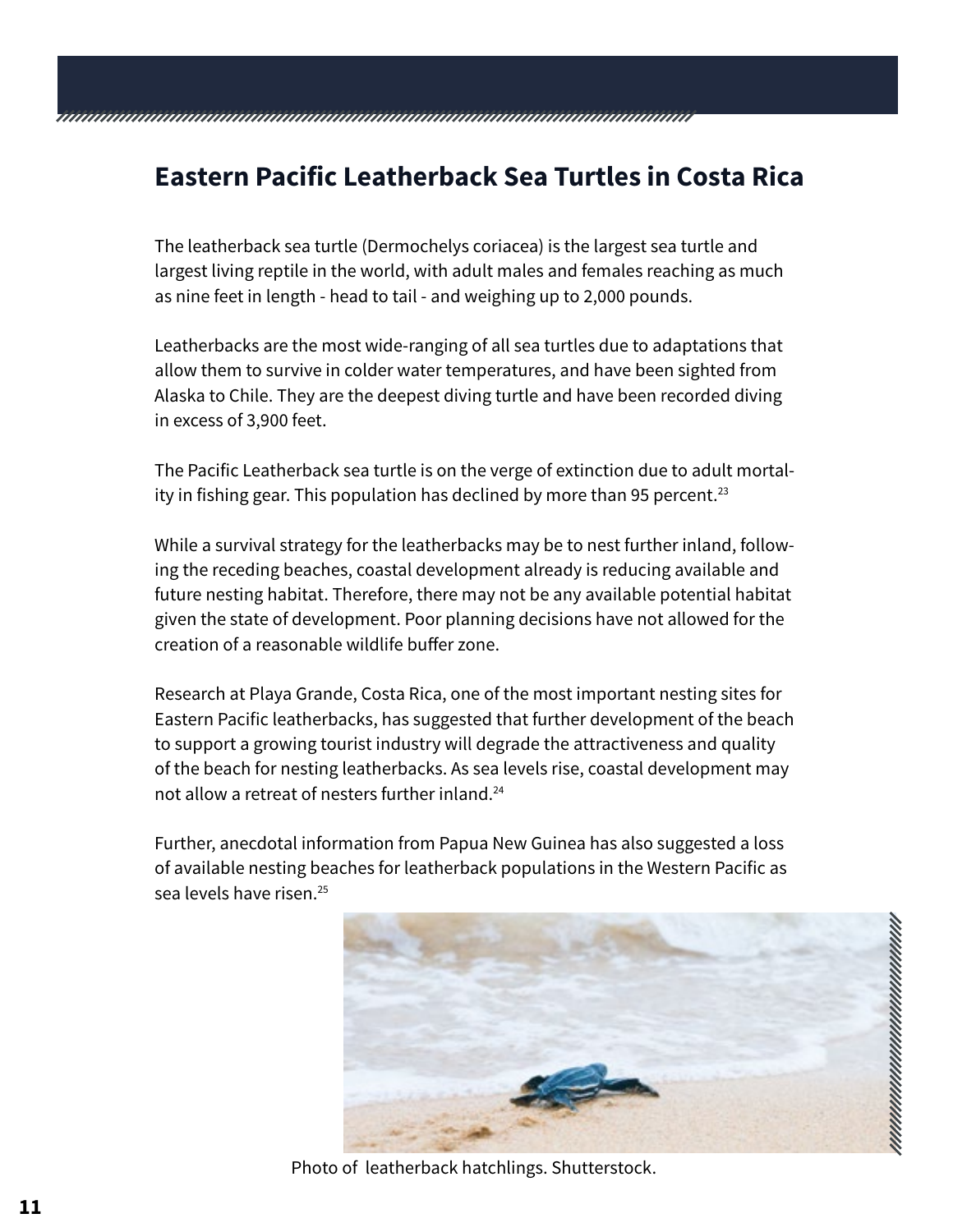## **Loggerhead Sea Turtles in Florida**

Loggerhead sea turtles (*Caretta caretta*) were named for their relatively large heads, which support powerful jaws and enable them to feed on hard-shelled prey. A unique characteristic of loggerheads is callus-like traction scales beneath their flippers that allow them to "walk" on the ocean floor.

The most recent reviews of loggerhead nesting show that only two loggerhead nesting beaches have greater than 10,000 females nesting per year: South Florida (U.S.) and Masirah Island (Oman).<sup>26</sup> In 2015, 52,647 loggerhead nests were counted on index beaches in Florida.

Florida will be vulnerable to rising sea levels:

"2120 square miles of land lie less than 3 feet above the high tide line in Florida... Florida has 2,555 miles of road below 3 feet, 35 public schools, one power plant, and 978 EPA-listed sites such as hazardous waste dumps and sewage plants."<sup>27</sup>

climate change.

Unfortunately, Florida will not be immune to the impacts of sea level rise from<br>climate change.<br>
Researchers are projecting a potential 43% decrease in<br>
beach area from 1986 with a half meter sea level rise,<br>
predicted by Researchers are projecting a potential 43% decrease in beach area from 1986 with a half meter sea level rise, predicted by within the next 20 to 50 years. They predict that loggerheads will shift northward in order to nest and beaches will be increasingly crowded.<sup>28</sup>

Further impacts on loggerheads can be seen by research carried out on the island Bonaire. Modeling of sea level rise shows a near total loss of all currently used nesting beach areas. "For the maximum projected scenario projected for the Caribbean by the end of the century (1.6m sea-level rise), 98% of [loggerhead] nests and 98% of beach area would be at risk."29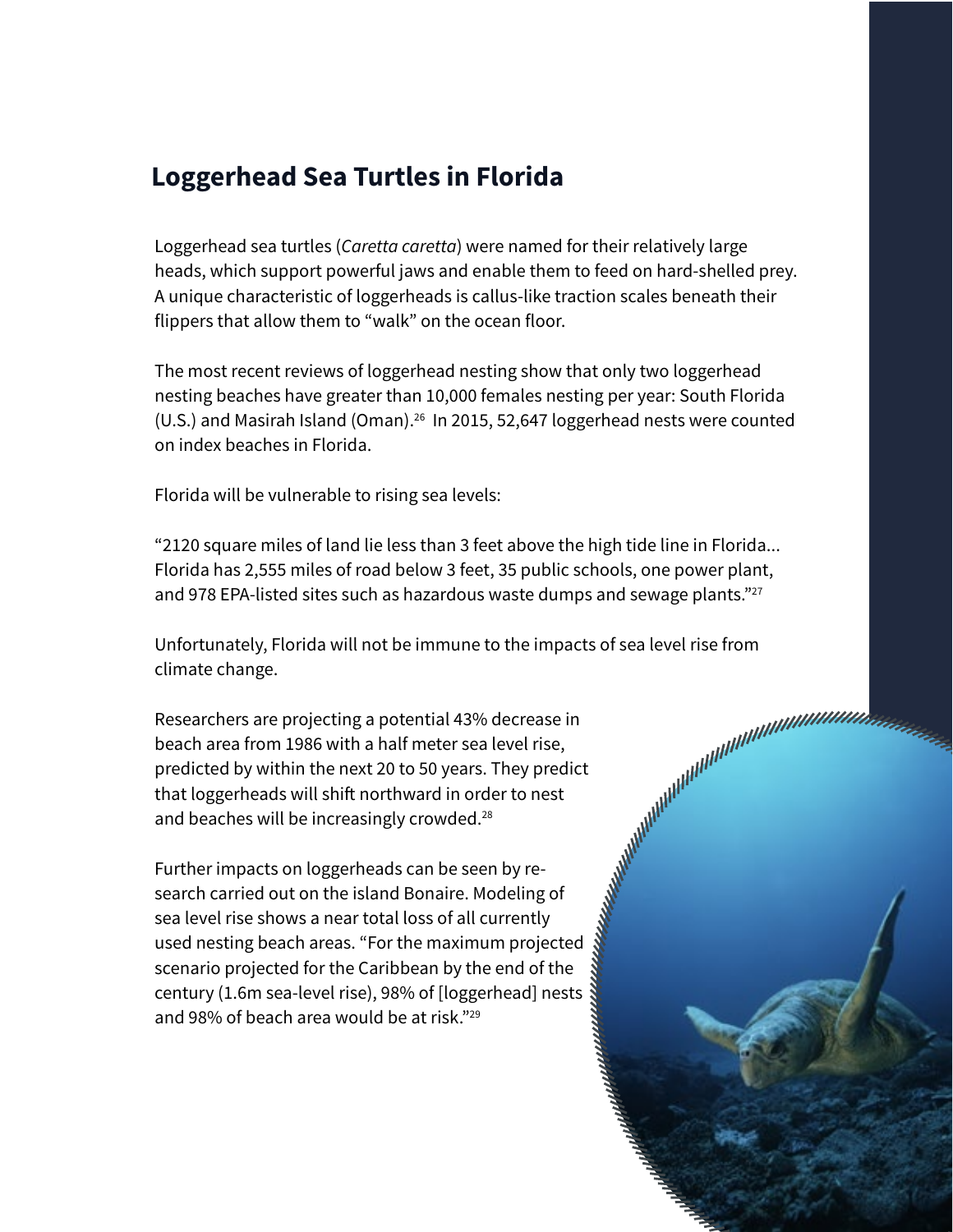# **Flatback Sea Turtles of Australia**

naanaanaanaanaanaanaanaa

The Flatback sea turtle (Natator depressus) is only found only in the tropical waters of northern Australia, Papua New Guinea and Irian Jaya, with nesting limited to Australia.

The largest nesting concentration of flatback turtles is in the north-eastern Gulf of Carpentaria and western Torres Strait.

Unfortunately, the flatback is one of most poorly understood species, especially in regards to estimations of population sizes and foraging area and distribution.

### **According to Australia's Department of Environment:**

"Changes in ocean circulation patterns and alteration to marine food webs may both have significant impacts on Flatback Turtles, particularly during their pelagic phase. The long life span and long maturation and reproductive times of Flatback Turtles reduces the ability of these animals to adapt to changes in environmental conditions likely to be associated with climate change."30



Photo of flatback by Lyndie Malan. Wikicommons.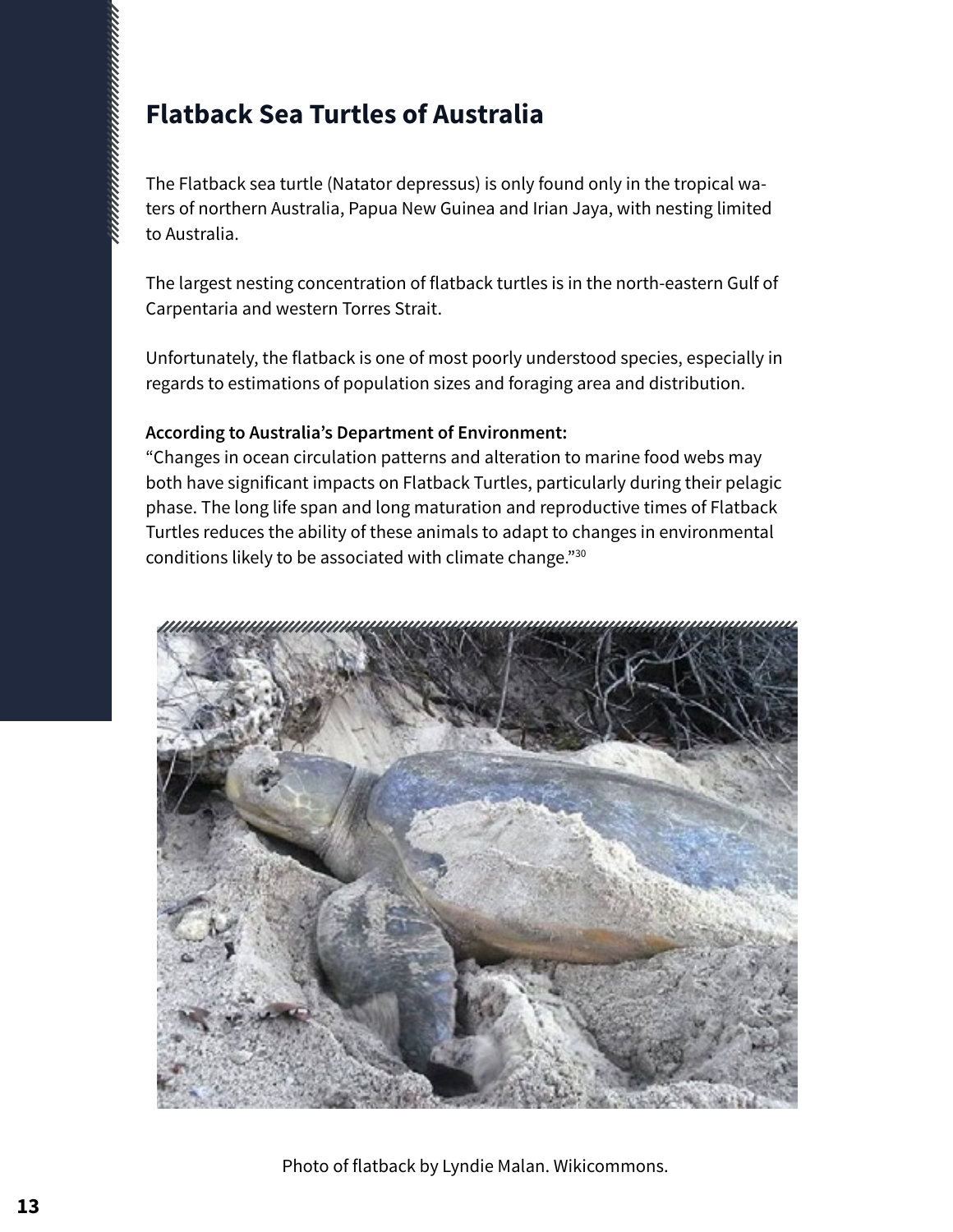## **Recommendations**

### *1) Ensure Major Nesting Beaches are Climate Resilient*

The risk of climate change to current nesting beaches for sea turtles is compounded by poor coastal development policies including climate resiliency projects such as coastal armoring and beach renourishment.

Heavy coastal development removes potential available habitat for sea turtles. When shorelines recede in undeveloped areas, sea turtles can retreat with this changing landscape to nest. But in developed areas, buildings and other structures will reduce available nesting area. For example, according to the Sea Turtle Conservancy, despite 40 percent of Florida's sandy beaches being a "critical erosion" state, builders are allowed to construct homes and condos on the frontal dunes of critically eroding shorelines. A reasonable buffer zone needs to be created to protect retreating shorelines and sea turtle nesting habitat.

Additionally, coastal armoring and barriers such as the construction of seawalls impede the ability of sea turtles to retreat with the eroding shoreline. In response to the risk of destruction of life and property from hurricanes, a number of coastal barrier system projects are currently being developed and discussed in Texas. However, these proposed barrier system projects have the potential to severely degrade the habitat for sea turtles and birds on Galveston Island and along the upper Texas coast. Further, these projects might impede the growth and populations of thousands of fish and crustacean species that reside in the Galveston Bay Area.

One of these proposed barriers is the Ike Dike, which would extend the existing Galveston Seawall along Galveston Island and the Bolivar Peninsula, with a 17ft high revetment near the beach. This would be coupled with barrier gates at San Luis Pass and Bolivar Roads to prevent storm surges from entering Galveston Bay. Estimated costs are \$6-10 billion. Multiple environmental issues come to light with the proposed construction of large retractable gates that the Ike Dike would require across Galveston Bay, San Luis Pass and the Intracoastal Waterway. This includes cutting off migratory pathways, altering water flow, and increasing pollutant and contaminant accumulation.

### **Our recommendations are to:**

- Prevent and reverse coastal development that reduces available habitat or interferes with nesting or migration;
- Prevent beach armoring and seawalls as a strategy to manage the impacts of climate change; and
- Ban sand mining from nesting beaches.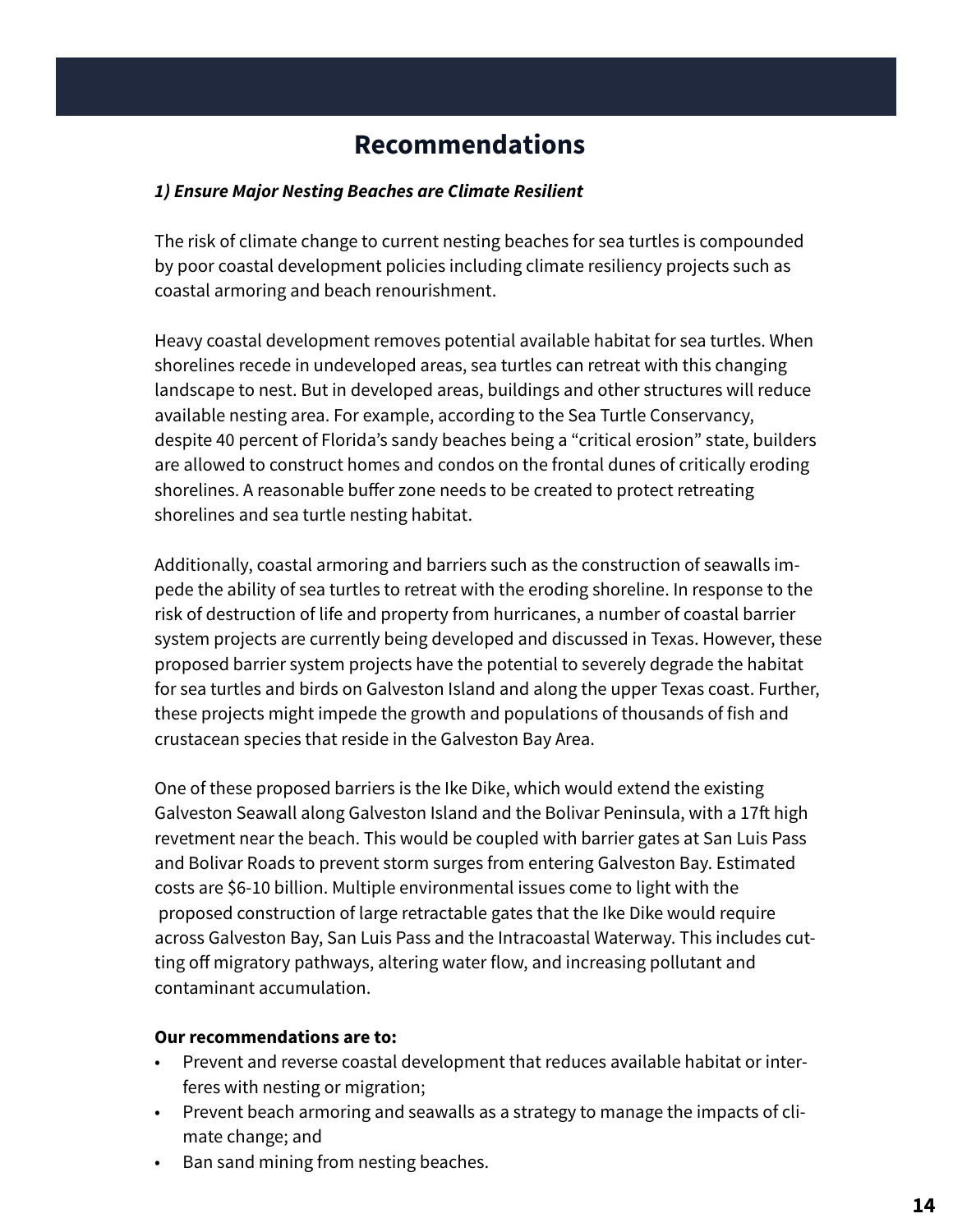### *2) Establish Second Nesting Colonies at Key Species Nesting Sites*

When sea turtles hatch from their eggs, they "imprint" on the beach on which they were born. Decades later, the females return as adults to nest on these very same beaches.

In the late 1970s, one major nesting beach existed for the Kemp's ridley sea turtle: Rancho Nuevo, Mexico in the Gulf of Mexico. To protect against a catastrophic disaster that would wipe out this nesting population, international efforts were undertaken to establish a second nesting colony at Padre Island National Seashore, Texas.

During a 10-year period, "22,507 eggs were collected in Rancho Nuevo, packed in Padre Island sand, and transported to the National Seashore where they were hatched in controlled conditions."31 By 2012, more than 200 nests were documented on the Texas coast producing more than 20,000 eggs (compared to the 6 nests and 590 eggs documented in 1996).

The work in the Gulf has demonstrated that it is possible to establish a secondary nesting colony to protect the larger sea turtle population. While we believe that it is preferable to invest efforts to protect existing nesting beaches and allow for an unimpeded retreat of nesting locations (by controlling development), in some cases, such as on small islands, retreat may become limited if nesting beaches are completely submerged.

### **Lanai: A Prime Candidate for a Second Hawaiian Nesting Colony**

Historical evidence suggests that Polihua Beach (literally "eggs in a bosom") on the island of Lanai was an important nesting beach for green sea turtles until the late 1900s. In fact, a federal administrative report $32$  suggested:

*Polihua could prove to be one of the best places in Hawaii to do experimental restocking of green turtles aimed at reestablishing a nesting colony.*

Polihua also has the potential to be resilient to sea level rises because of its width. A sea level rise of 6 feet modeled at http://coast.noaa.gov/slr/ does not indicate lose of the beach.

Our concept is to re-establish Polihua Beach on Lanai, Hawaii as a second nesting colony for Hawaiian green sea turtles in order to protect the population from the impacts of climate change and ensure their long-term survival.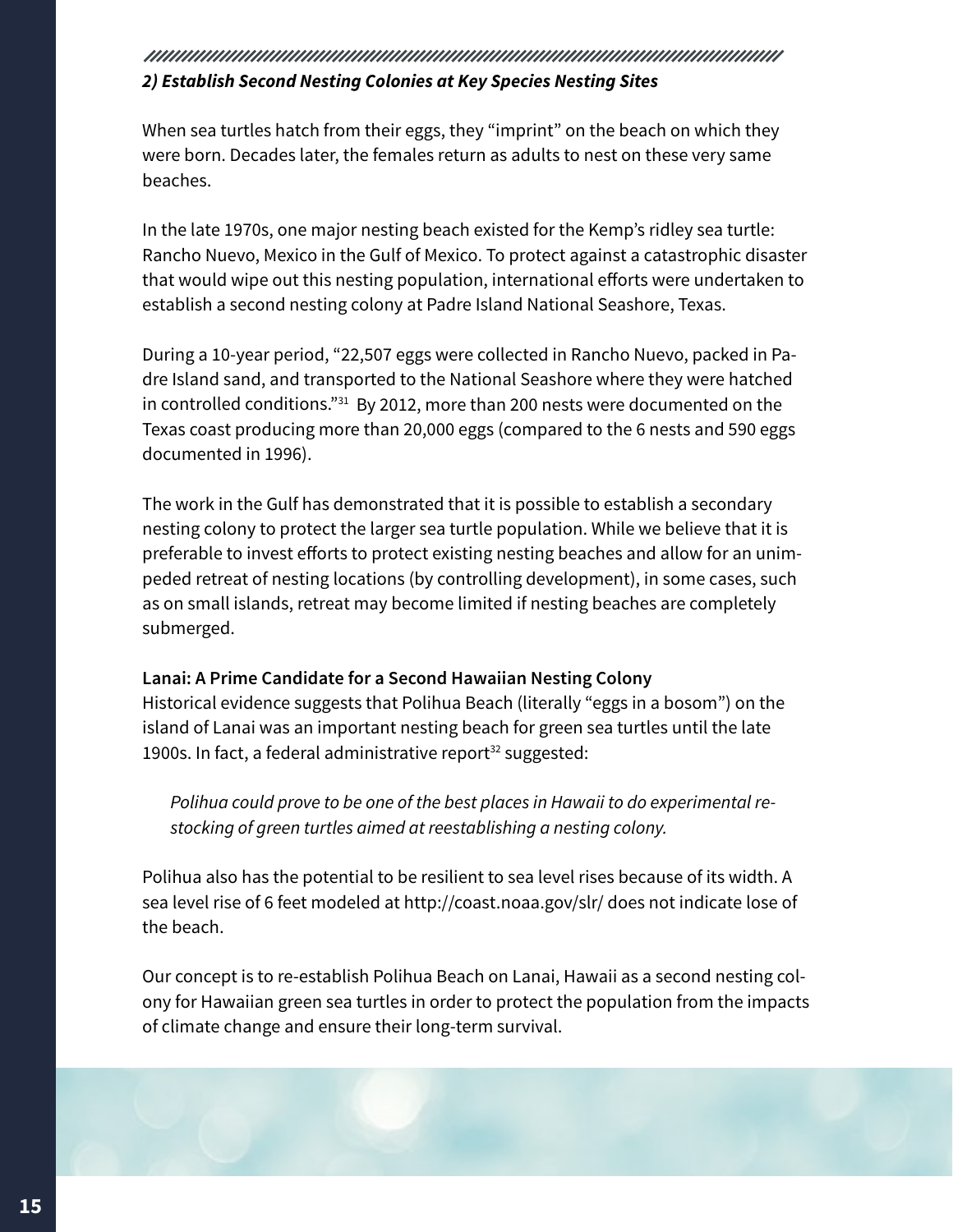### **We envision the following steps to achieve this second nesting colony:**

- Further assessment of the viability of Polihua to support the nesting colony.
- Winning broad support for the concept of the second nesting colony from Lanai stakeholders, federal and state agencies, the sea turtle conservation community, and the funding community.
- Establishment and funding of a formal program to move green sea turtle eggs from French Frigate Shoals to a hatchery facility and then releasing the hatchlings on Polihua Beach so they can imprint.
- Ongoing monitoring and protection of sea turtle nests at Polihua.

Since green sea turtles can take between 20-50 years to reach sexual maturity, we envision this as a "generation" legacy project that will require a long-term commitment of resources and effort.

### **3) Reduce Other Anthropogenic Threats to Sea Turtles at Priority Nesting Beaches**

The ability of sea turtles to be resilient to climate change depends on sea turtles populations being robust and their habitat being protected.

Concurrently, we must also address other major impacts, especially at priority nesting beaches for specific subpopulations. Specifically, we must:

- Reduce sea turtle bycatch in industrial fishing operations such as driftnets, longlines, and shrimp trawls in the areas where sea turtle migrate and forage
- Eliminate illegal egg harvesting on nesting beaches www.manumumumumumumumumumumumumumumumumu

### **4) Document Potential Loss of Major Sea Turtle Nesting Beaches Worldwide**

Not enough data exists about the potential impacts of projected sea level rises to major sea turtle nesting beaches, especially outside of the United States.

### **We recommend the following steps:**

- Conduct on-site research of projected sea level rise at the major sea turtle nesting colonies for each species. This research should be prioritized based on importance of nesting colony (size), geographic diversity, types of species and where any data is lacking.
- Quantify loss of existing nests and nesting habitat under several sea level rise scenarios.

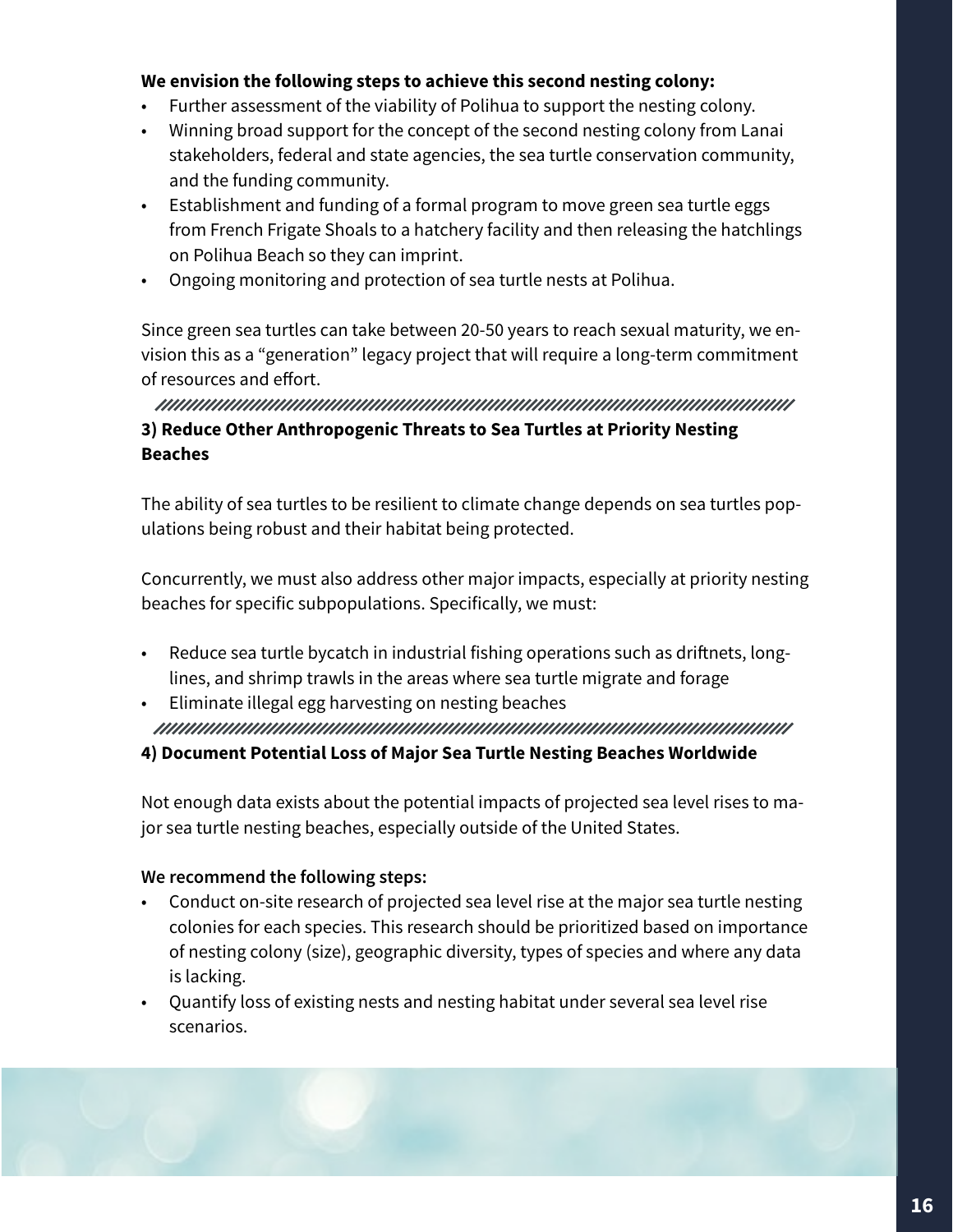3. Determine overall condition of nesting colony to determine whether on-beach options such as beach nourishment or managed retreat inland would be viable and affordable.

#### 

### **5) Reduce Climate Change Emissions to Bring Carbon Dioxide Levels Below 350 Parts Per Million**

*"If humanity wishes to preserve a planet similar to that on which civilization developed and to which life on Earth is adapted, paleoclimate evidence and ongoing climate change suggest that CO2 will need to be reduced from [current levels] to at most 350 ppm."* - Dr. James Hansen, one of the world's most respected climatologists

Turtle Island Restoration Network supports the goals of the international climate movement, progressive nations, and many scientists that we must bring down carbon dioxide levels.

Globally, we must reduce carbon dioxide levels in the atmosphere from 400 parts per million to below 350 parts per million. To do so, the United States will need to cut its greenhouse gas emissions to 26 percent or more below 2005 levels by 2025.

### **We can achieve this through:**

- Keeping carbon in the ground;
- Building a new, equitable low-carbon economy;
- Pressuring governments to reduce emissions; and
- Strengthening and expanding natural carbon sinks.

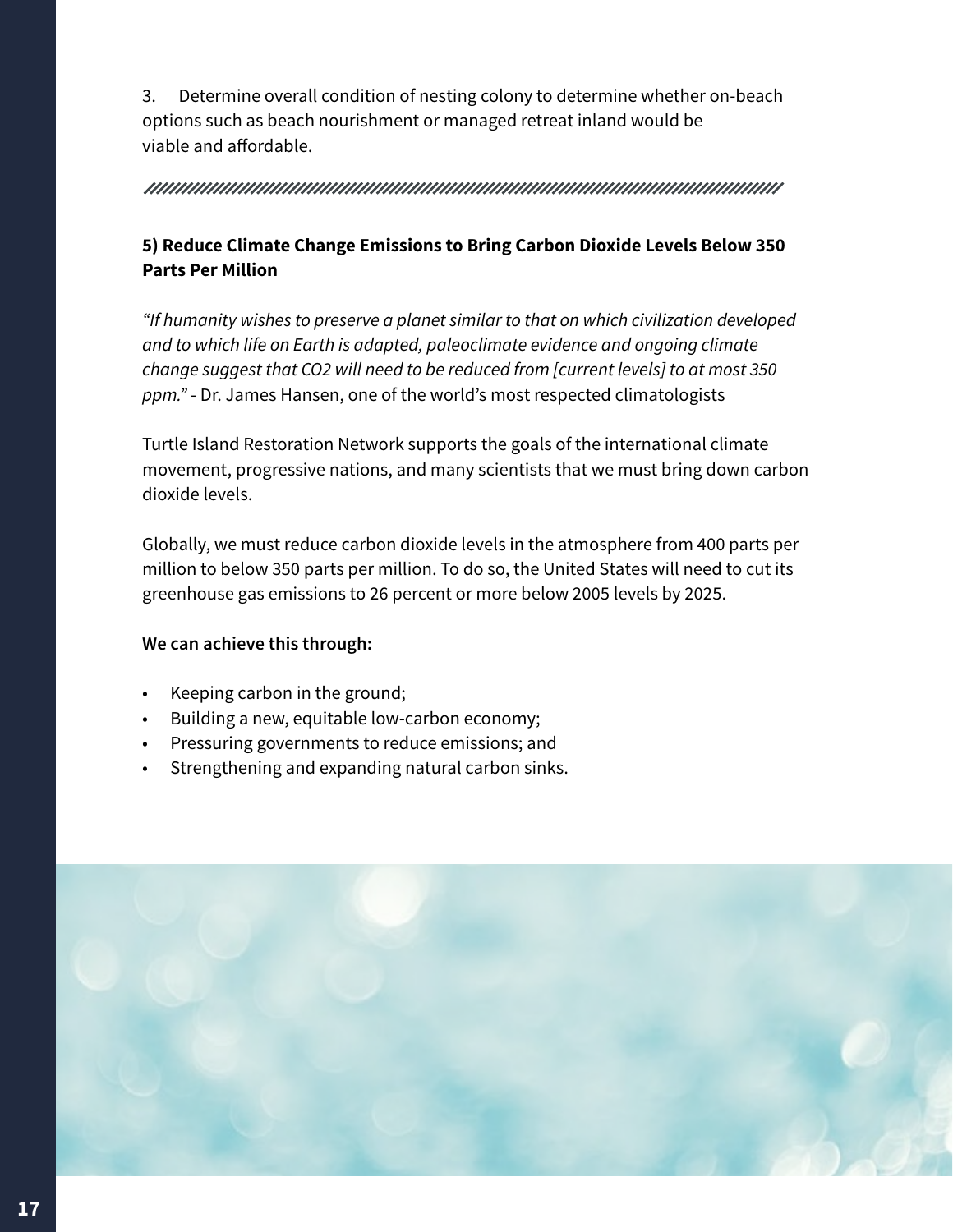# **Endnotes**

**1.** http://www3.epa.gov/climatechange/basics/ checked 1.14.2016

**2.** http://www3.epa.gov/climatechange/ghgemissions/gases.html checked 1.14.2016

**3.** http://www.iucn.org/about/work/programmes/species/our\_work/climate\_change\_\_\_species/ checked 1.14.2016

**4.** Dutton, A., Carlson, A., Milne, G., Long, A.J., Clark, P.U., DeConto, R., Horton, B.P., Rahmstorf, S., Raymo, M.E., 2015, Sea-level rise due to polar ice-sheet mass loss during past warm periods, Science, July 2015, vol. 349, no. 6244, doi: 10.1126/science.aaa4019A

**5.** From NASA's Global Climate Change Vital Signs of the Planet website http://climate.nasa.gov/effects/ checked 12.16.2015

**6.** https://www.climate.gov/news-features/featured-images/rising-sea-levels-threaten-hawaiian-sea-turtles%E2%80%99-nesting-sites

**7.** http://www.nmfs.noaa.gov/pr/listing/final\_july\_2015\_kemp\_s\_5\_year\_review.pdf

**8.** http://www.nps.gov/pais/learn/nature/kridley.htm checked 1.14.2016

**9.** http://www.nps.gov/pais/learn/nature/kridley.htm checked 1.14.2016

**10.** http://www.nmfs.noaa.gov/pr/listing/final\_july\_2015\_kemp\_s\_5\_year\_review.pdf

**11.** https://coast.noaa.gov/slr/

**12.** Marquez-M., R., 1994. Synopsis of Biological Data on the Kemp's Ridley Turtle, Lepidochelys kempi (Garman, 1880). NOAA Technical Memorandum, NMFS-SEFSC-343. Miami, Florida: U.S. Department of Commerce, National Oceanic and Atmospheric Administration. pages 21-22

**13.** Simpson, M.C., et al. 2010. Quantification and magnitude of losses and damages resulting from the impacts of climate change: Modeling the transformational impacts and costs of sea level rise in the Caribbean. Barbados, West Indies: United Nations Development Programme

**14.** http://www.nmfs.noaa.gov/pr/species/turtles/oliveridley.html

**15.** http://www.iucnredlist.org/attachments/2025 downloaded 1.21.2016

**16.** Soares, D., S. Maxey, G.T. Pintos, E.A. Ruiz, V.C. Leggs, P.M. Almanza, J.C. M. Fiol, R.M. Fiol, and K.C. Santos. 2013. Predicted sea level rise impacts on the sea turtle nesting beaches of Los Cabos, Mexico. Page 35 in Blumenthal, J., A. Panagopoulou, and A.F. Rees (compilers) Proceedings of the Thirtieth Annual Symposium on Sea Turtle Biology and Conservation. NOAA Technical Memorandum NMFS-SEFSC-640.

**17.** http://www.fws.gov/pacificislands/fauna/hawksbillturtle.html

**18.** http://www.nmfs.noaa.gov/pr/species/turtles/hawksbill.htm]

**19.** Lutz, P.L., J.A. Musick, and J. Wyneken (eds.). 2003. The Biology of Sea Turtles, Volume 2. CRC Press, Inc., Boca Raton, FL.

**20.** http://www.iucnredlist.org/attachments/2029 downloaded 1.29.2016

**21.** Simpson, M.C., et al. 2010. Quantification and magnitude of losses and damages resulting from the impacts of climate change: Modeling the transformational impacts and costs of sea level rise in the Caribbean. Barbados, West Indies: United Nations Development Programme

**22.** Fish, M.R., Cote, I.M., Gill., J., Jones., A.P., Renshoff, S. & Watkinson., A.R. (2005). Predicting the Impact of Sea-Leval Rise on Caribbean Sea Turtle Nesting Habitat. Conservation Biology, 19 (2): 482-491.]

**23.** Spotila, J. R., R. D. Reina, A. C. Steyermark, P. T. Plotkin, and F. V. Paladino. 2000. Pacific leatherback turtles face extinction. Nature 405:529–530.]

**24.** Roe, et al. 2013. Characteristics of a Leatherback Nesting Beach and Implications for Coastal Development. Chelonian Conservation and Biology 12(1):34-43.]

**25.** https://www.youtube.com/watch?v=v7jTv62dy2c